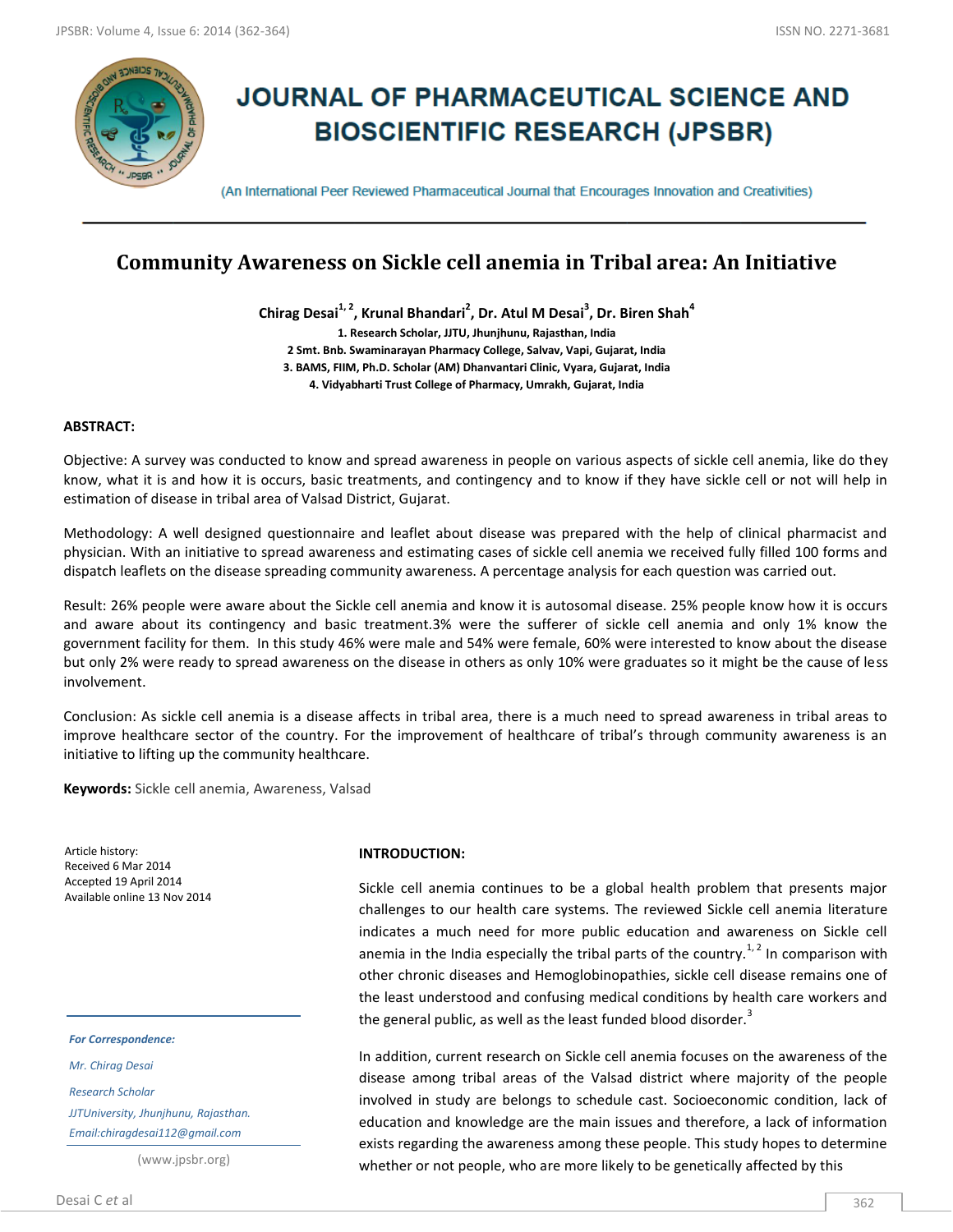disease, are more or less aware of their Sickle cell condition or not.

**Etiology:** I) The amount of Sickle hemoglobin in cells: - In heterozygote: - 40% Sickle hemoglobin, 60% Adult hemoglobin, weakly aggregation with each other so have little tendency to sickle this is Sickle cell trait. In homozygote: - Almost 80% - 90% Sickle hemoglobin, so have a full blown sickle cell anemia.<sup>4</sup>

The amount of hemoglobin F:- Fetal hemoglobin interact poorly with Sickle hemoglobin hence new born child with sickle cell anemia do not manifest the disease until they are 5- 6 month old, when Fetal hemoglobin falls to adult levels. $4$ 

Presence of other Hemoglobinopathies: - 'Cooley's' hemoglobin is characterized by substitution of glutamate by lysine at sixth position of β-chains have greater tendency to aggregate with Sickle hemoglobin then Adult hemoglobin and hence a Cooley's hemoglobin have more severe disease then do a sickle cell trait.<sup>4</sup> Coexistence of  $\alpha$ -Thalassemias characterized by reduced synthesis of globin chains reduces mean cell hemoglobin concentration, therefore the severity of sickling.<sup>4</sup>

The amount of Adult hemoglobin in red blood cell: - The higher the Adult hemoglobin concentrations within the cell greater are the chances of contact and interaction between Sickle hemoglobin molecules. Thus, dehydration by increase mean cell hemoglobin concentration facilitates sickling and may trigger occlusion of small blood vessels.<sup>4</sup>

**Symptoms:** The sickle cell anemia may present with some clinical features like pallor, palpitation, giddiness, dizziness, weakness, fatigue, headache, painful episodes, anemia, epistaxis, spleenomegaly, jaundice, etc. acute illness characterized by relatively common sign and symptoms like fever, cough, abdominal pain, pallor and can rapidly become life threatening. Even delayed or inadequate evaluation or lacks of proper treatment in patients lead to develop sever sickle complications.

**Complications:** Complications due to the sickling of the red blood cells therefore continue to be a significant issue to patients and physicians in today's medical world. Physicians remain confused by the biological and clinical ins and outs of Sickle cell anemia, and Sickle cell anemia researchers are trying to find a cure to reverse the "sickling effect" in the human body.

**Prevention:** Even World Health Organization has mentioned that Surveillance and education must be delivered at the

community level through the primary healthcare system so as to increase public awareness of the problem and lengthen the survival of affected individuals.

- •Premarital screening
- •Pre-school screening.

Diagnosis: Blood count and film examination. Cellulose agar or acid Agarose gel electrophoresis, pH 6.0, Automated High Performance Liquid Chromatography, Iso-Electric Focusing, Globin chain electrophoresis, test for Sickle hemoglobin like Emmel's test.

## **Management:**

Management of sickle cell anemia includes supportive, symptomatic and preventative approaches to treatment. Patient counseling and education are the major aspects of supportive care. Symptomatic management includes the main problem that is pain management with pain killers, blood transfusion and treatment of organ failure. Symptomatic management for Pain should follow certain principles that include assessment, individualization of therapy and proper utilization of drugs. Preventative therapy includes prophylactic penicillin in infants and children, blood transfusion in patients with stroke, and anticancer agent Hydroxyurea in patients with frequent acute painful episodes. Cord blood and bone marrow transplantation have been successful operative procedure of curative therapy in selected children with sickle cell anemia. Newer approaches to preventative therapy include cellular rehydration with agents that inhibit the Gardos channel or the KCl co-transport channel.5-8 Curative gene therapy continues to be investigational at the level of the test tube and transgenic mouse models.

**Methodology:** A well designed questionnaire and leaflet was prepared with the help of clinical pharmacist and standard WHO questionnaire format and received fully filled 100 forms and dispatch leaflets by door to door spreading community awareness with an initiative to person to person communication. A survey was carried out in Pathri village of Valsad district. A percentage analysis for each question was carried out.

**Result:** 26% people were aware about the Sickle cell anemia and know it is Autosomal and 25% know how it is occurs and aware about its contingency and basic treatment.3% were the sufferer of sickle cell anemia and only 1% know the government facility for them. In this study 46% were male and 54% were female, 80% were interested to know about the disease but only 2% were ready to spread awareness on the disease in others as only 10% were graduates so it might the cause of less involvement.

**Discussion:** More research on the public's general knowledge about this disease will help determine the areas where more education is needed on Sickle cell anemia. There is not much